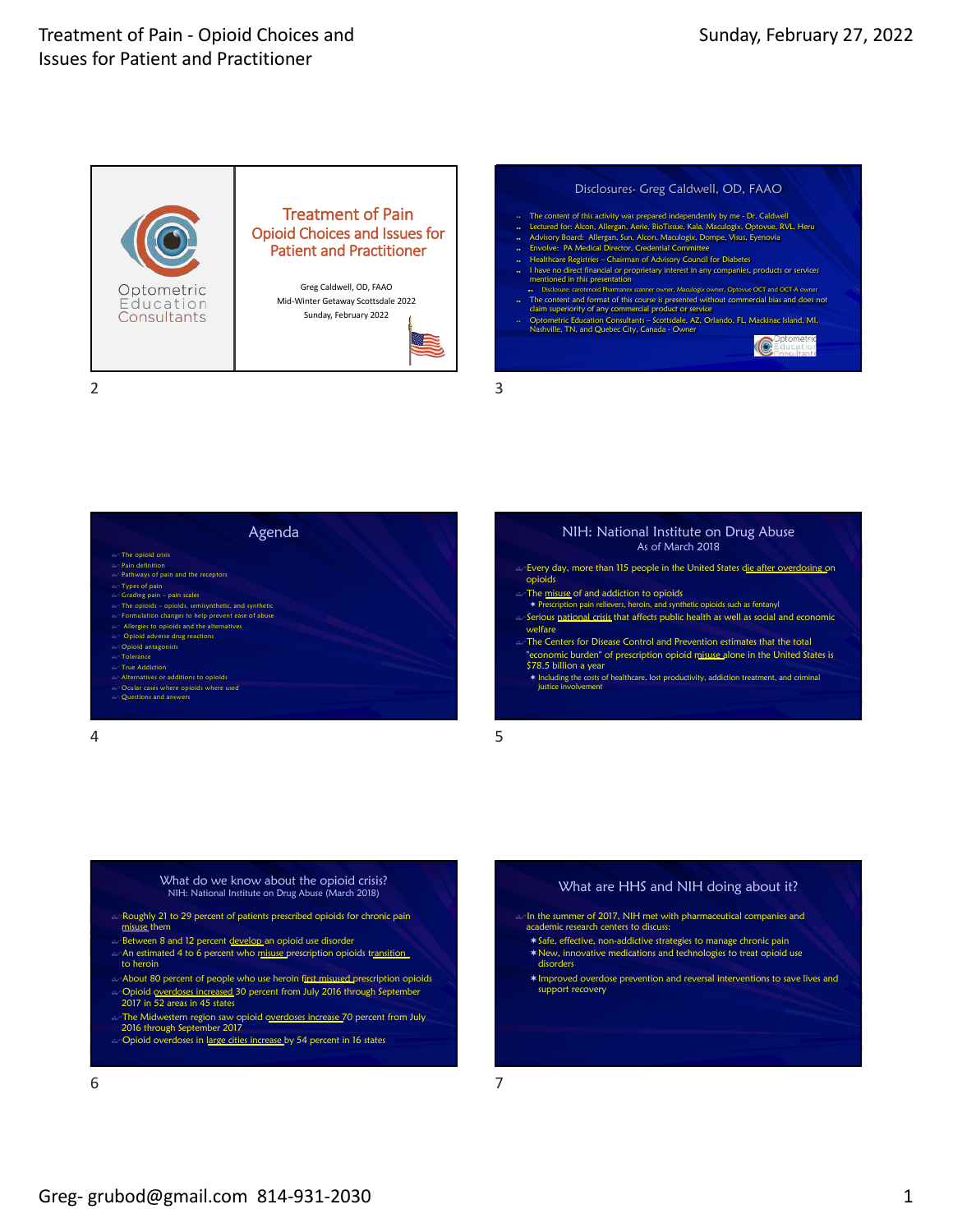# Pain

- $\infty$ Pain is very important to our survival
- $\infty$ Pain is defined as the perception of a noxious (harmful) stimulus
- $\sim$ Pain can also occur in the absence of injury or long after an injury has healed  $\infty$  Pain provides humans with information about:
- ¬ Tissue-damaging stimuli ¬ Thus enables them to protect themselves from greater damage  $\circ$ Pain is protective in two ways: ¬ It removes a person from stimuli that cause tissue damage through withdrawal reflexes
- ¬ Learning associated with pain causes the person to avoid stimuli that previously caused pain Pain often initiates the search for medical assistance and helps us to pinpoint the
	- underlying cause of disease

### Somatosensory System

- \$Diverse sensory system composed of the receptors and processing centers to produce the sensory modalities:
- ¬ Touch ¬ Temperature
- ¬ Proprioception (body position) ¬ Nociception (pain)
- The system reacts to diverse stimuli using different receptors
	- ¬ Thermoreceptors ¬ Nociceptors
	- ¬ Mechanoreceptors
	- ¬ Chemoreceptors

9



8



### Pharmacology of Pain Management  $\infty$ Peripheral acting agents ¬Prevent sensitization of receptors to substance P

- ¬Example: NSAIDs, ibuprofen
- $\mathcal{A}$ Signal inhibiting agents
- $*$  Prevent pain signal from travelling to cortex ¬Example: Anesthetics, proparacaine
- $\alpha$ Central acting agents
	- ¬Act on pain perception centers in the cortex (CNS)
	- ¬Example: opioids/narcotics

11



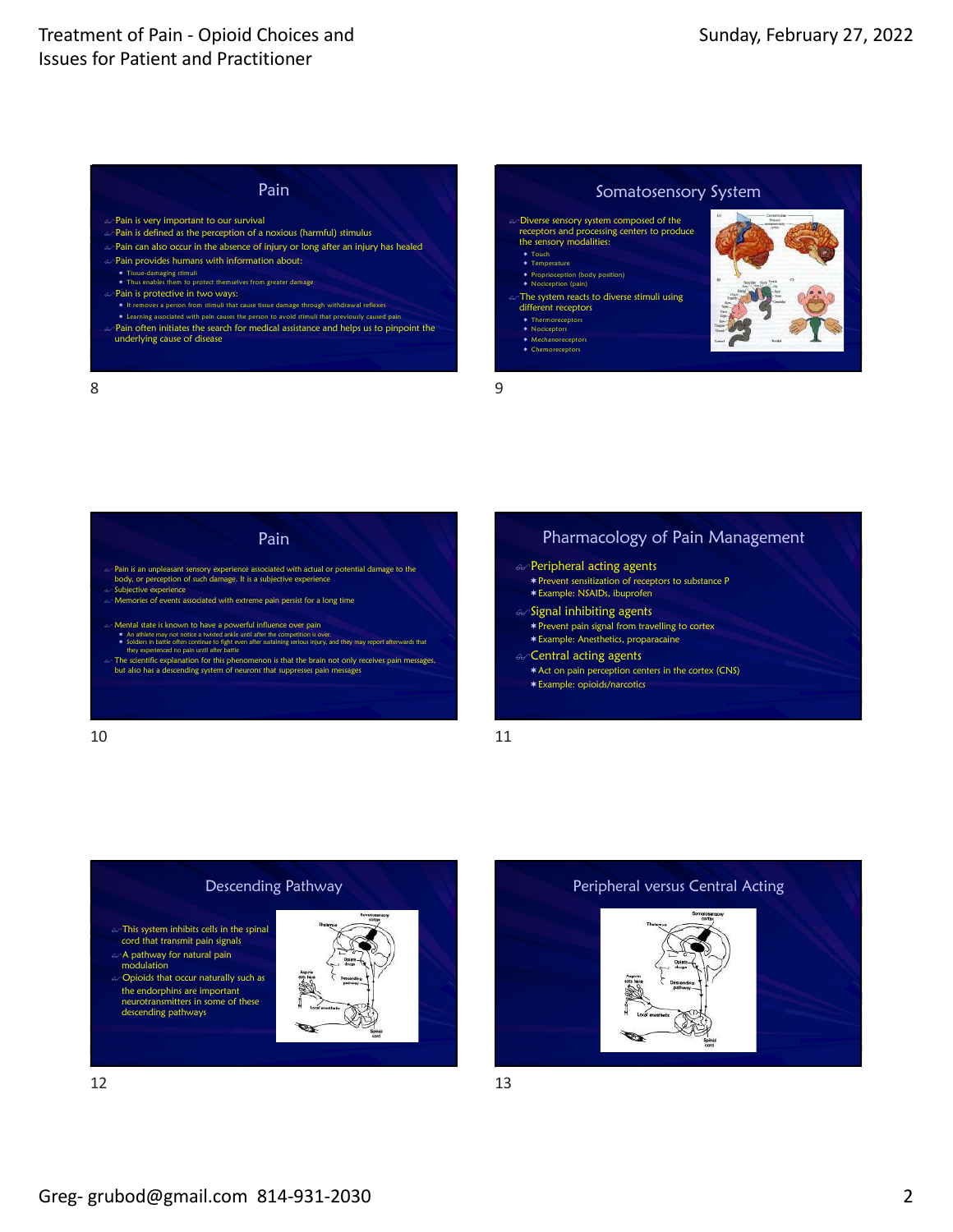### Four Major Types of Pain

### an Nociceptive Pain

- ¬Typically the result of tissue injury
- an Inflammatory Pain
- ¬An abnormal inflammation caused by an inappropriate response by the body's immune system
- an <mark>Neuropathic Pain</mark>
- $*$  Pain caused by nerve irritation
- an**Functional Pain**
- ¬Pain without obvious origin but can cause pain

Neuropathic Pain an Not the focus of today's discussion... an Why is this relevant?  $\mathscr{A}$ Adjuvants – means "add on" medications ¬Some of them have addiction potential 2 Anti-seizure medications that address nerve damage/inflammation – MOA: work on the GABA system – similar to benzodiazepines (ex. Xanax) – Gabapentin (Neurontin) – controlled substance in multiple states – Pregabalin (Lyrica) – controlled substance in all 50 states 2 Anti-anxiety and sleep medications – Zolpidem (Ambien) – Alprazolam (Xanax), Lorazepam (Ativan), Diazepam (Valium)

Drug Treatment Options…

14



16



17

15





- $\mathscr{A}^\omega$  Does the injury or wound or diagnosis fit the patient's presentation?
	- \* It is important to be able to assess the degree of pain in a patient.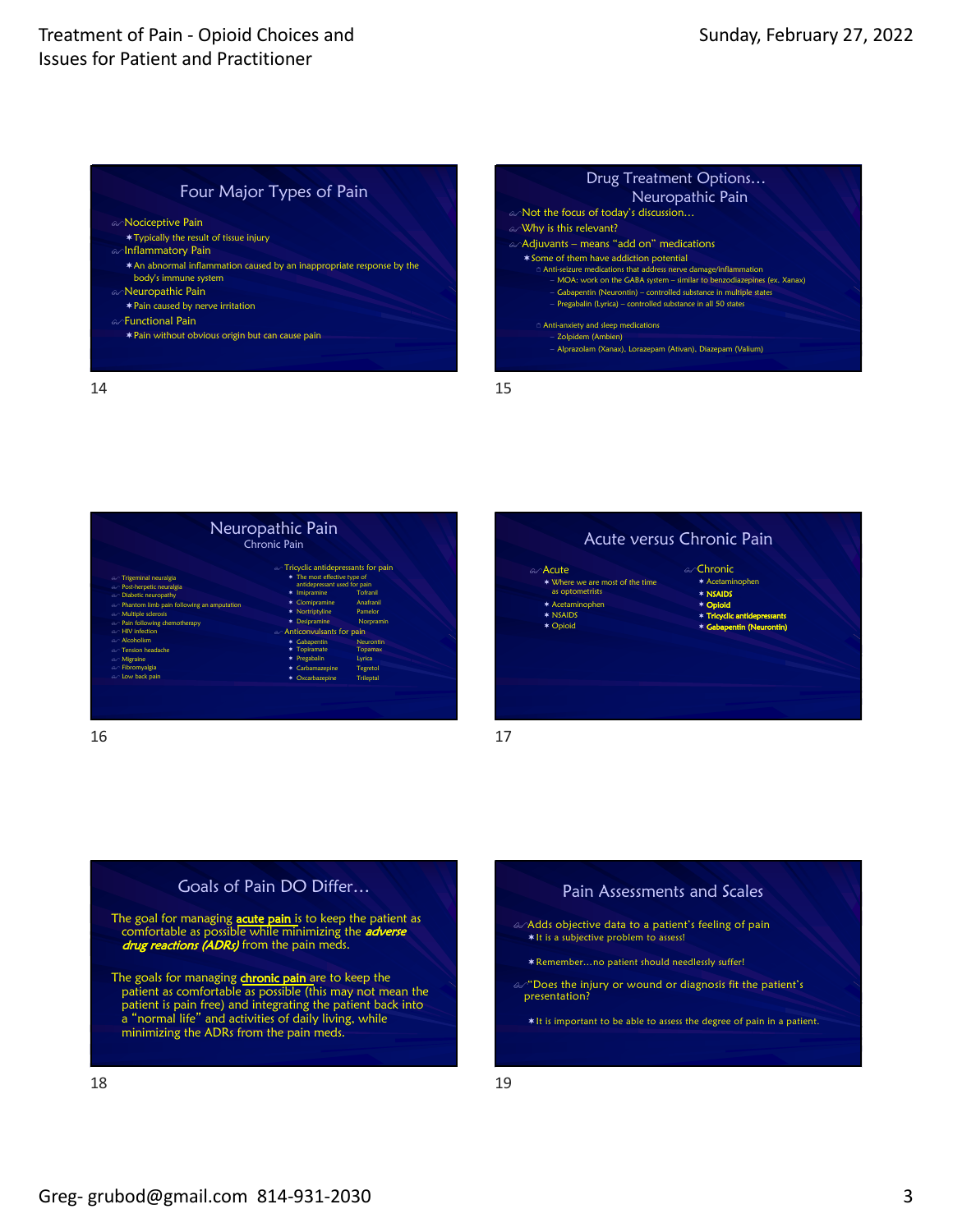









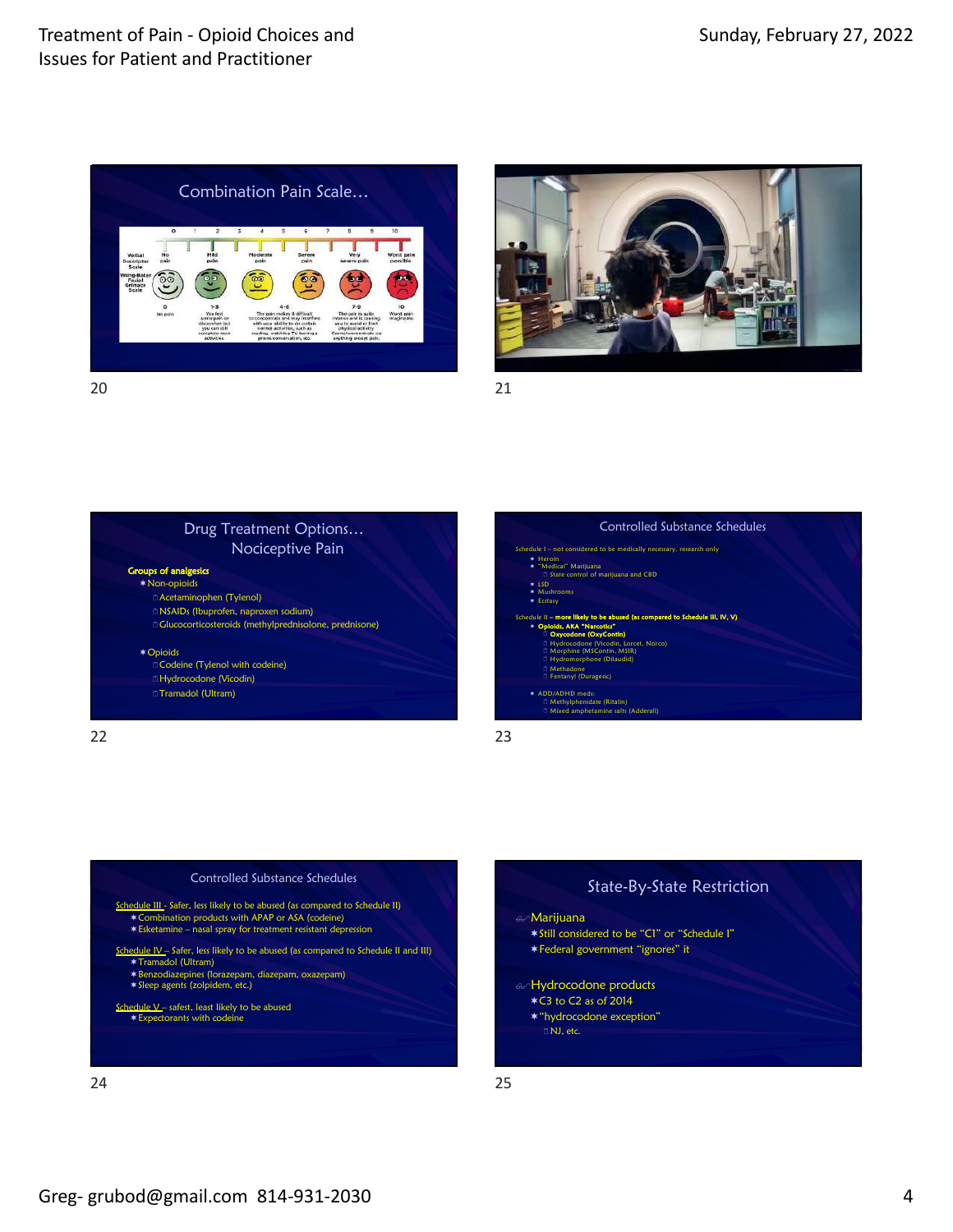

|                                                                                                                                 | Mechanisms of Action                             |                                                                                                     |
|---------------------------------------------------------------------------------------------------------------------------------|--------------------------------------------------|-----------------------------------------------------------------------------------------------------|
| <b>*Relieve pain and induce euphoria by binding to the opioid</b><br>receptors (mu, kappa, delta) in the brain and spinal cord: |                                                  |                                                                                                     |
| <b>L' Mu, kappa, delta</b> receptors in other places = ADRs                                                                     |                                                  |                                                                                                     |
| - Mu: analgesia, euphoria, miosis, sedation, constipation, respiratory depression,                                              |                                                  |                                                                                                     |
| addiction                                                                                                                       |                                                  |                                                                                                     |
| - Kappa: analgesia, diuresis, sedation, miosis, dysphoria, psychomimetic effects,<br>respiratory depression, constipation       |                                                  |                                                                                                     |
| - Delta: analgesia                                                                                                              |                                                  |                                                                                                     |
|                                                                                                                                 | <b>Exhibit</b>                                   |                                                                                                     |
|                                                                                                                                 | <b>SO BECOVER</b><br><b>Deltal Paragine Days</b> | <b>TYSucha</b>                                                                                      |
|                                                                                                                                 |                                                  | <b>DENVIR EQUIPTED AVEC 24 NOVEMBER 2012031</b><br>the best with the companies!                     |
|                                                                                                                                 |                                                  | lurg nessey supranoites, sonthausandar and posterio antitud<br>ABACK, MANAGE AFRAIDS HARVISCH.      |
|                                                                                                                                 | <b>Doba</b>                                      | langi malgada mediocamular negosiator, decreasos<br><b>MINN AND REPOGRESSIONS CONTINUES</b>         |
|                                                                                                                                 | <b>ELCOM</b>                                     | izirał inalgista, dygdiośli, pzychonistatic odschi, Ned-<br>backlish katalog of englacement systems |

Mu, Delta, and Kappa Receptors Nockspiller<br>DRO succes  $\begin{array}{c} \bullet \text{ } \text{Mn} \\ \bullet \text{ Dette} \\ \bullet \text{ Heter} \end{array}$ 







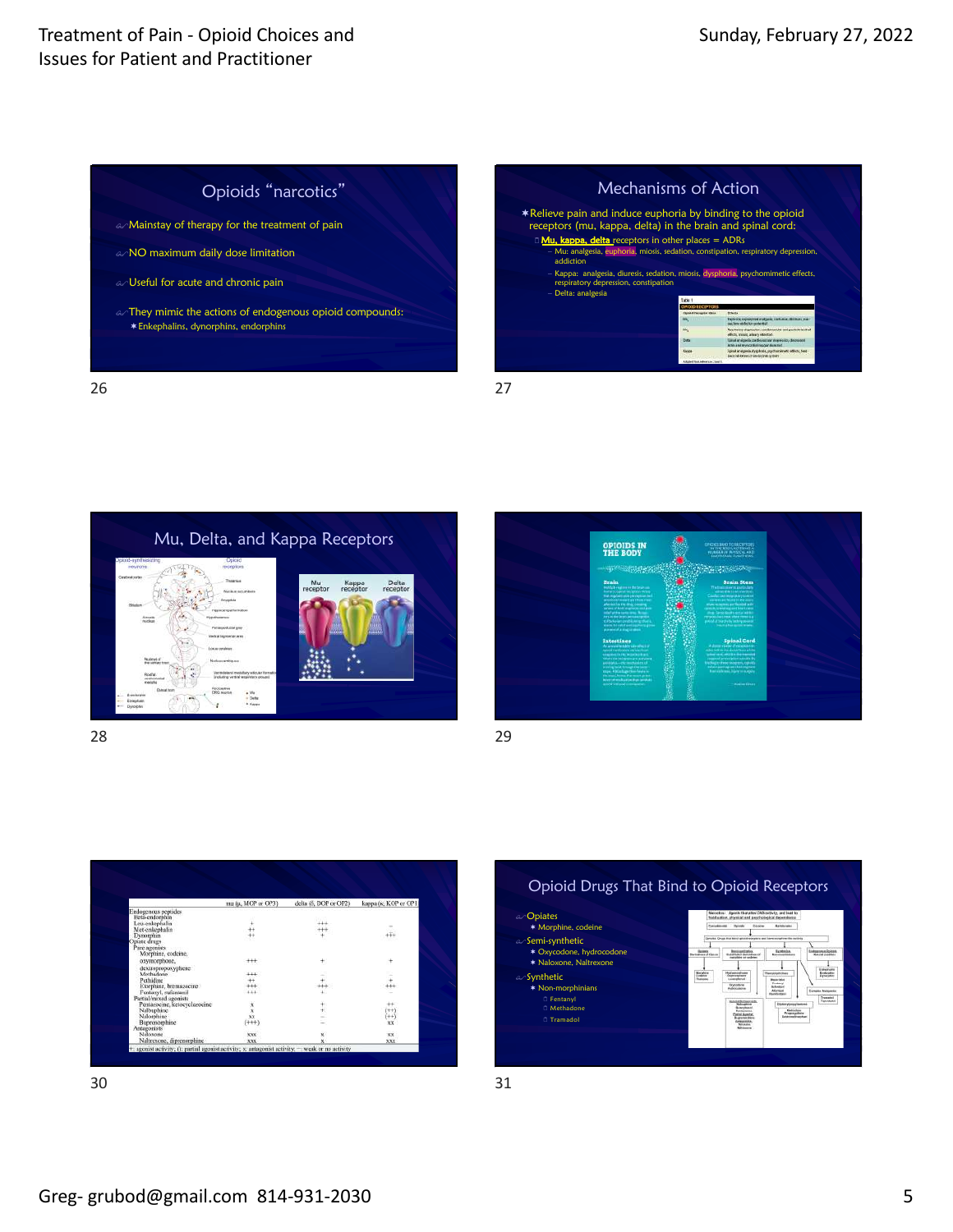











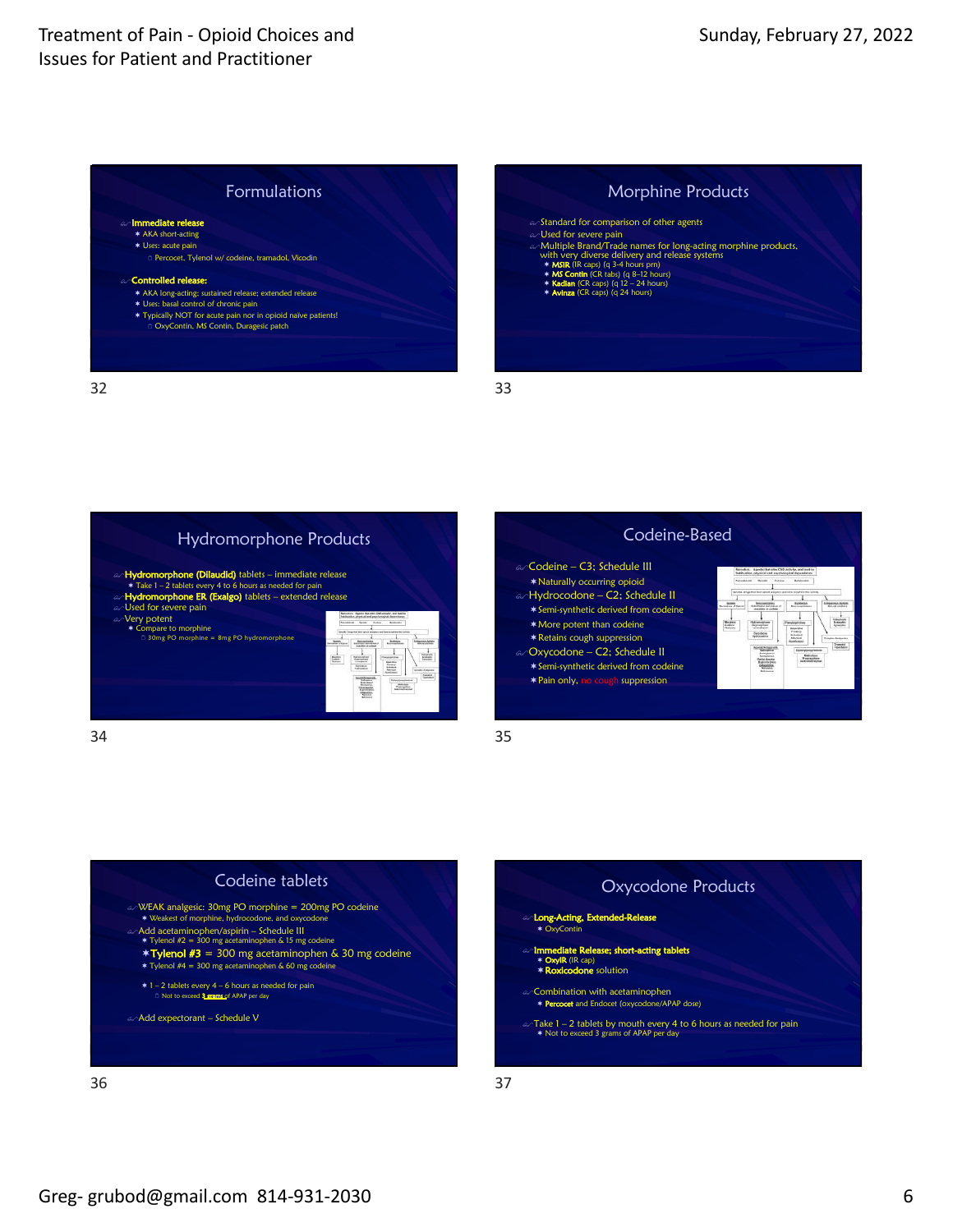









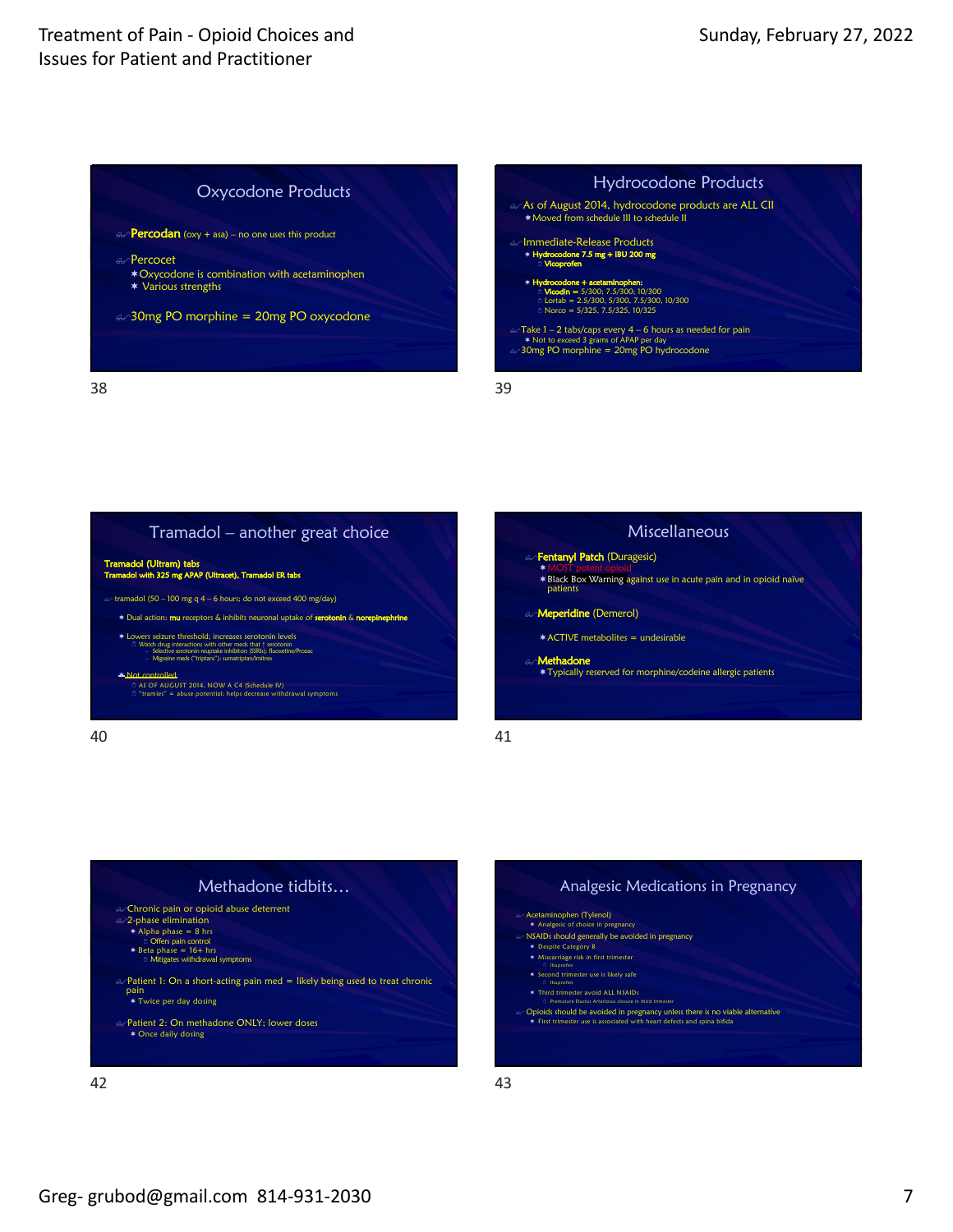









EO O O O O O  $\frac{1}{2}$   $\frac{1}{2}$   $\frac{1}{2}$   $\frac{1}{2}$ 

#### Mild pain = 1 – 3

a Acetaminophen (APAP; Tylenol)

Ibuprofen (Advil, Motrin) Naproxen sodium (Aleve)

 $\infty$ Tramadol (Ultram) - low dose

#### Moderate pain  $= 4-6$

ക**ി<code>ramadol</code> (Ultram) – mid to high dosing<br>കി<code>Tylenol</code> with codeine (Tylenol #3)** 

Acetaminophen with oxycodone (Percocet)

a Acetaminophen with hydrocodone (Vicodin) – lower dosing





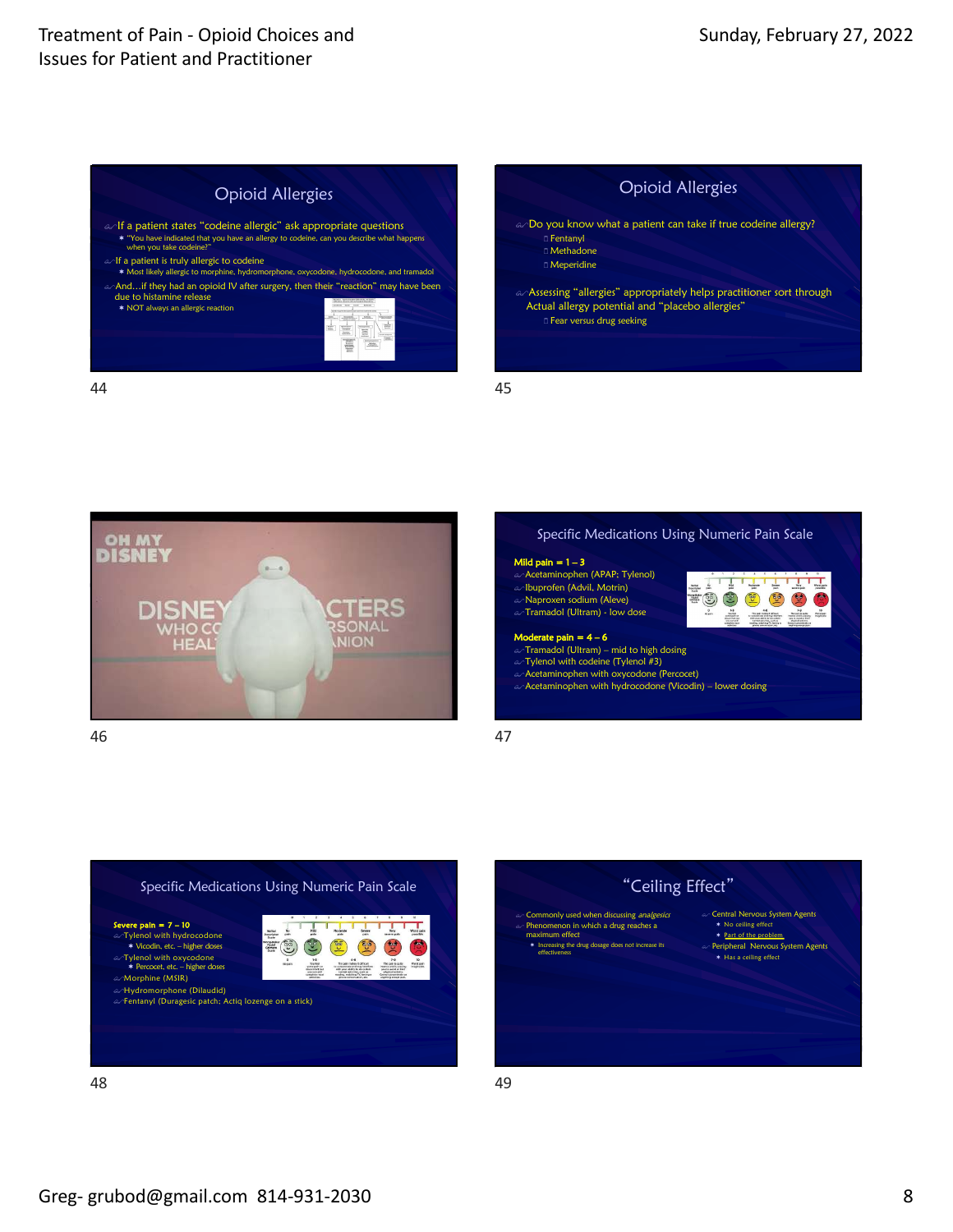











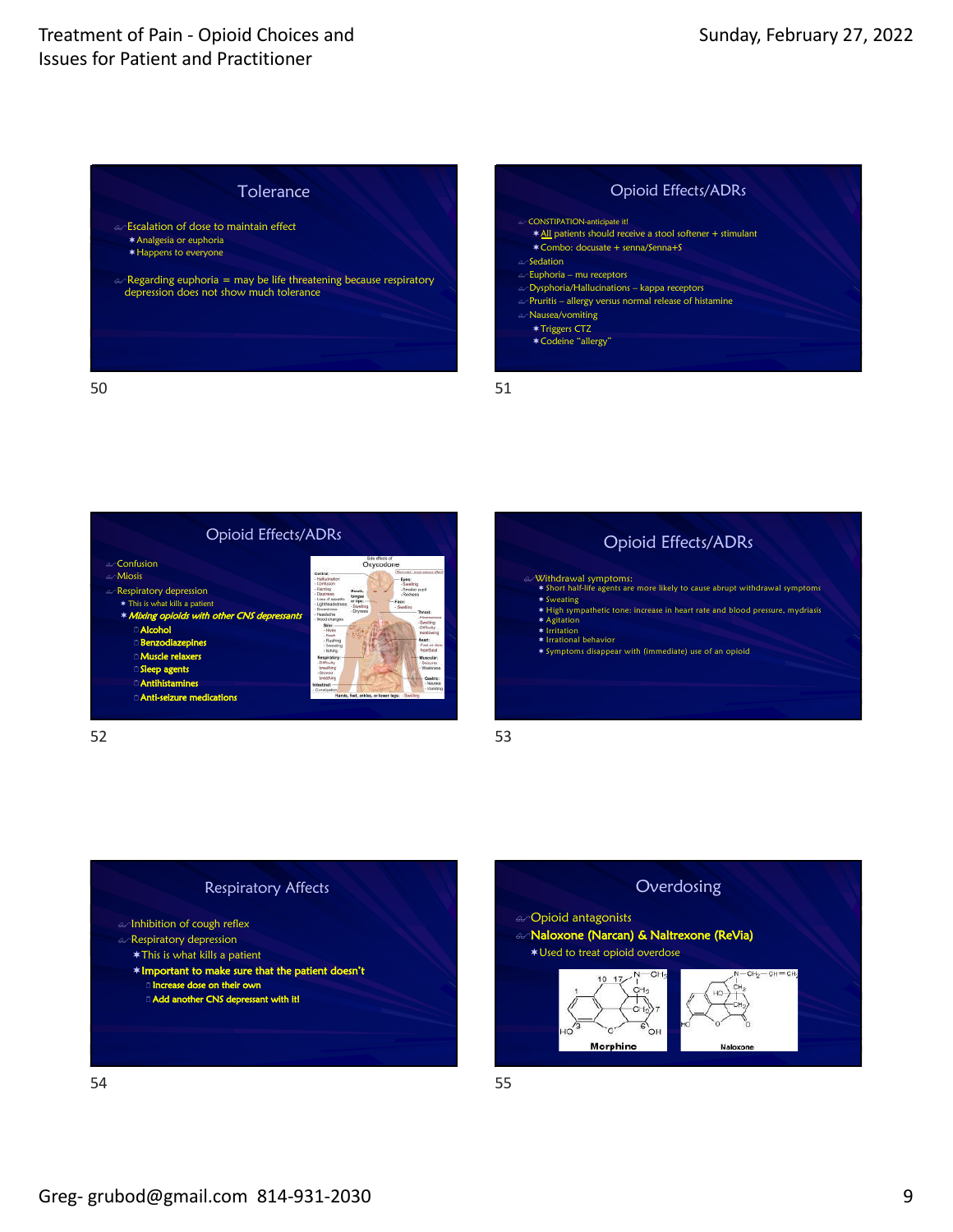







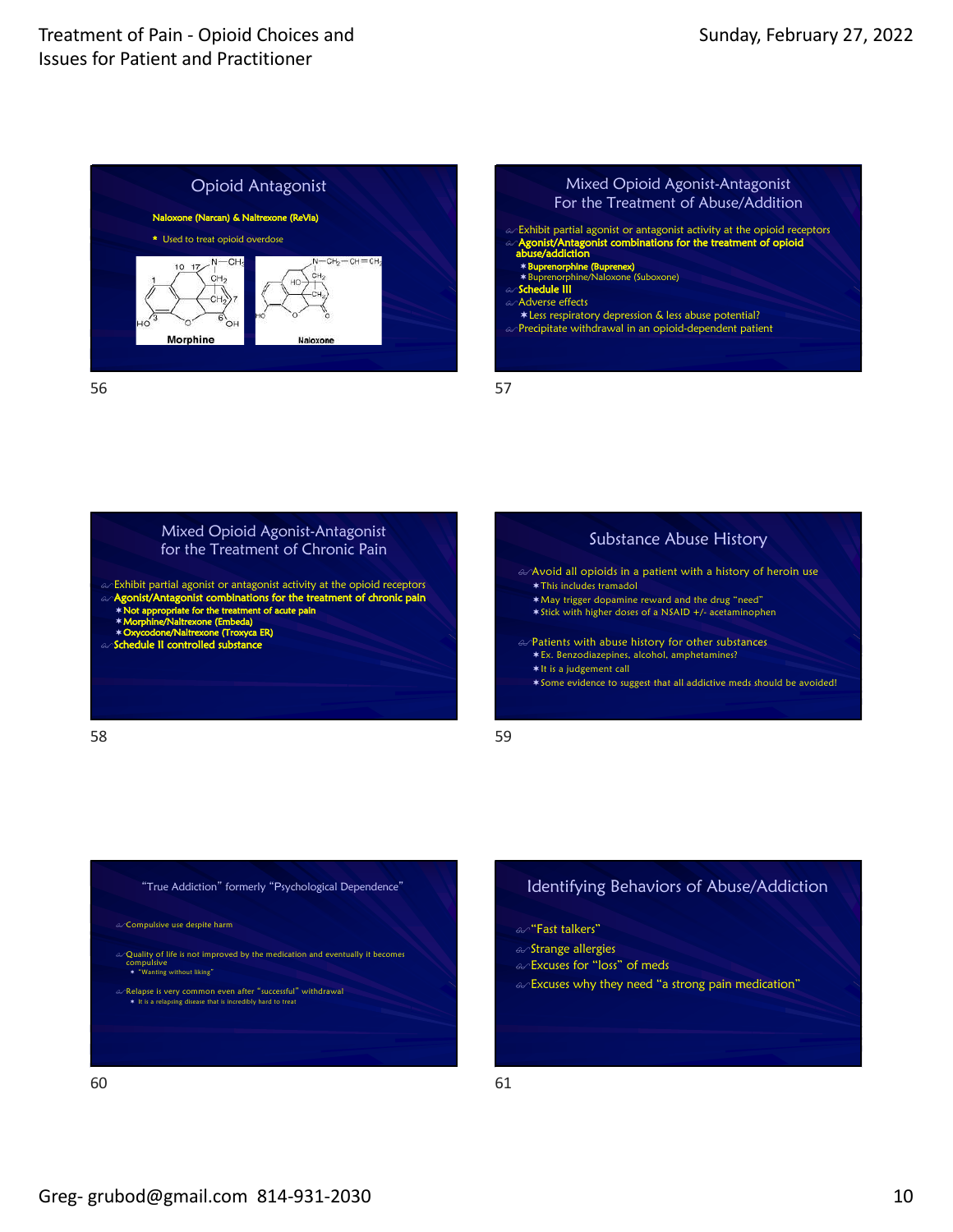









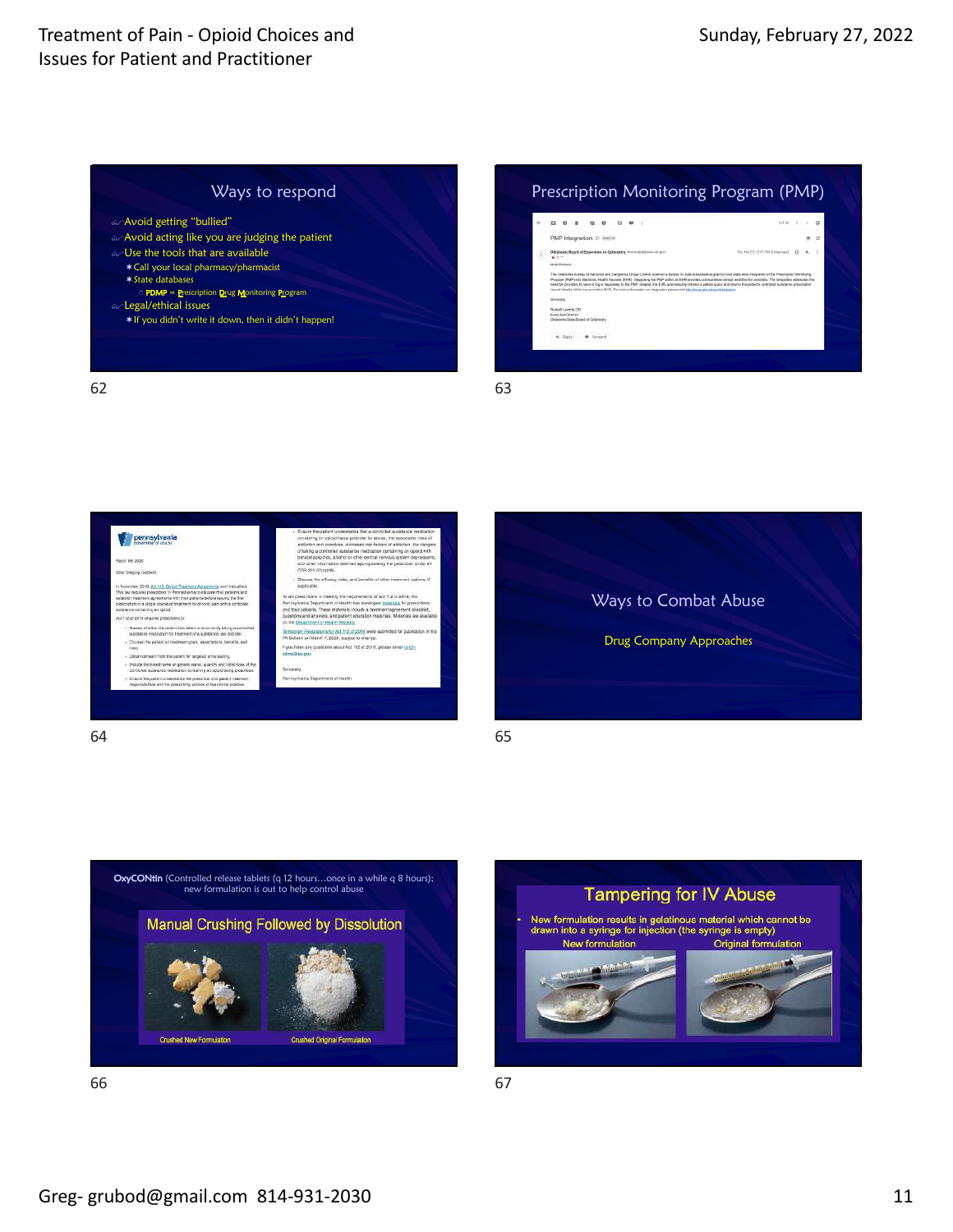





70





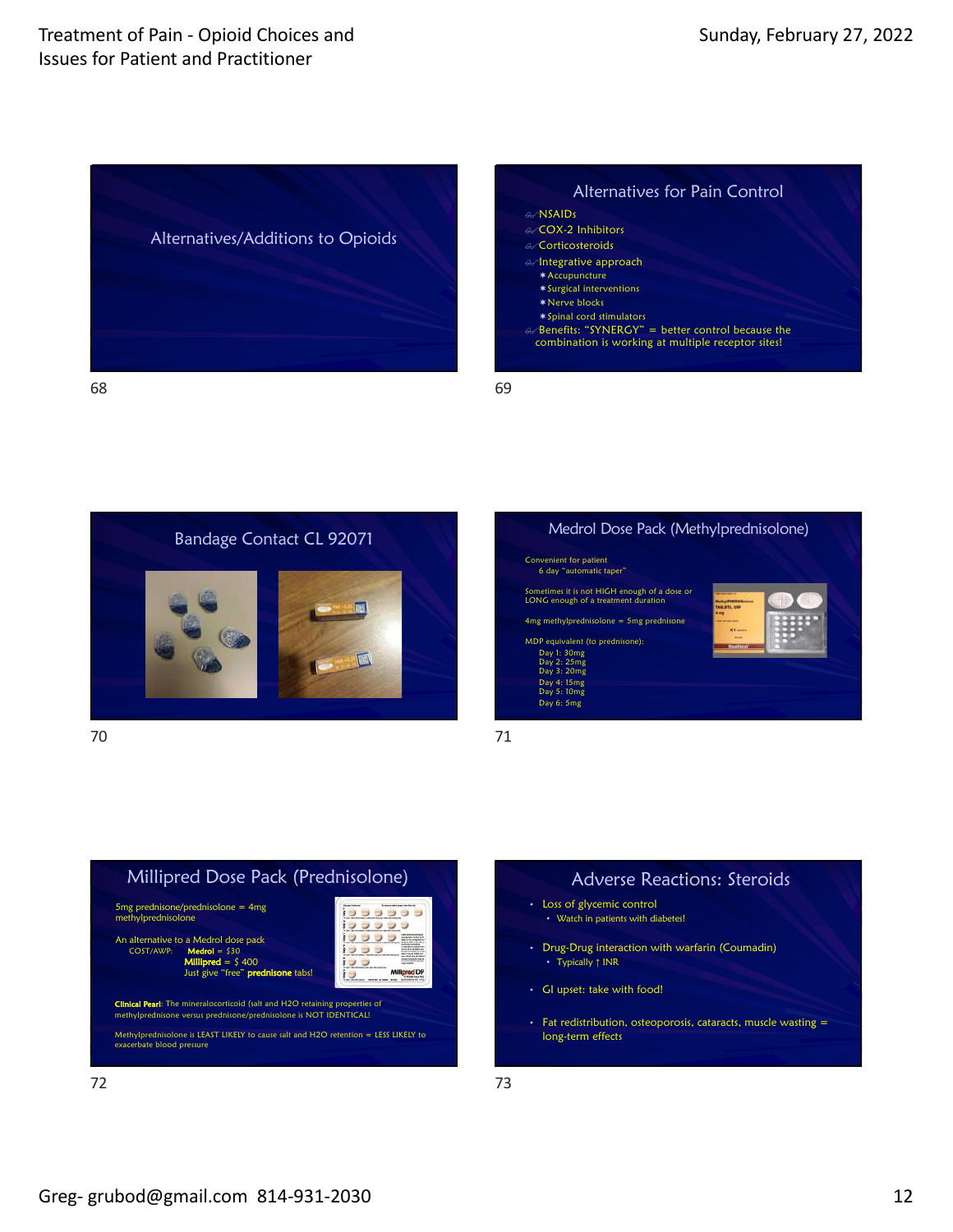## Acetaminophen (Tylenol)

- o Mechanism: largely unknown o Mild to moderate pain
- o No anti-inflammatory potential
- o Available in 325mg, 500mg, and 650mg tablets/capsules
- o Dosing: 1,000mg every 6 to 8 hours OR 650mg every 6 hours
	- o Max daily dose: DO NOT EXCEED 3,000 to 4,000mg in 24 hours o OK to use ALONG with or ALTERNATING with ibuprofen or naproxen
- o ADRs: avoid in patients who consume > 3 alcoholic beverages per day

74

### NSAIDs – Ibuprofen (Advil/Motrin)

- Mechanism: prostaglandin inhibitors = decrease in inflammatory mediators
- Good for pain and inflammation
- Mild to moderate pain
- Available in 200mg (OTC) and 400mg, 600mg, and 800mg tablets (RX only)
- Dosing: 200mg to 800mg every 6 to 8 hours
- Max daily dose: do not exceed 3,200mg in 24-hour period • MUST reach 1,200mg daily to achieve anti-inflammatory potential

75

### NSAIDs – Naproxen Sodium (Aleve)  $\circ$  Mechanism: prostaglandin inhibitors = decrease in inflammatory mediators

- o Good for pain and inflammation
- o Mild to moderate pain
- o Available in 220mg, 275mg, 375mg, and 550mg tablets
- o Dosing: 220 to 440mg every 8 to 12 hours OR 660mg every 24 hours OR 550mg every 12 hours
	- o Acute pain: more often is BETTER
	- o Maximum daily dose is 1,000 to 1,100mg in 24 hours period o OK to dose 1,375mg to 1,500mg on DAY 1 ONLY! o Anti-inflammatory potential: dose at HIGHER END of range

76

## NSAIDs – Adverse Effects

- 
- o Take with food tough on the stomach o May cause vasoconstriction in the kidneys
- o Inhibits platelet aggregation, so ibuprofen interacts with warfarin (Coumadin)  $= 1$  INR
- o May increase risk of heart attack and stroke in patients at "high risk" and with "regular use"
- o May increase blood pressure and IOP





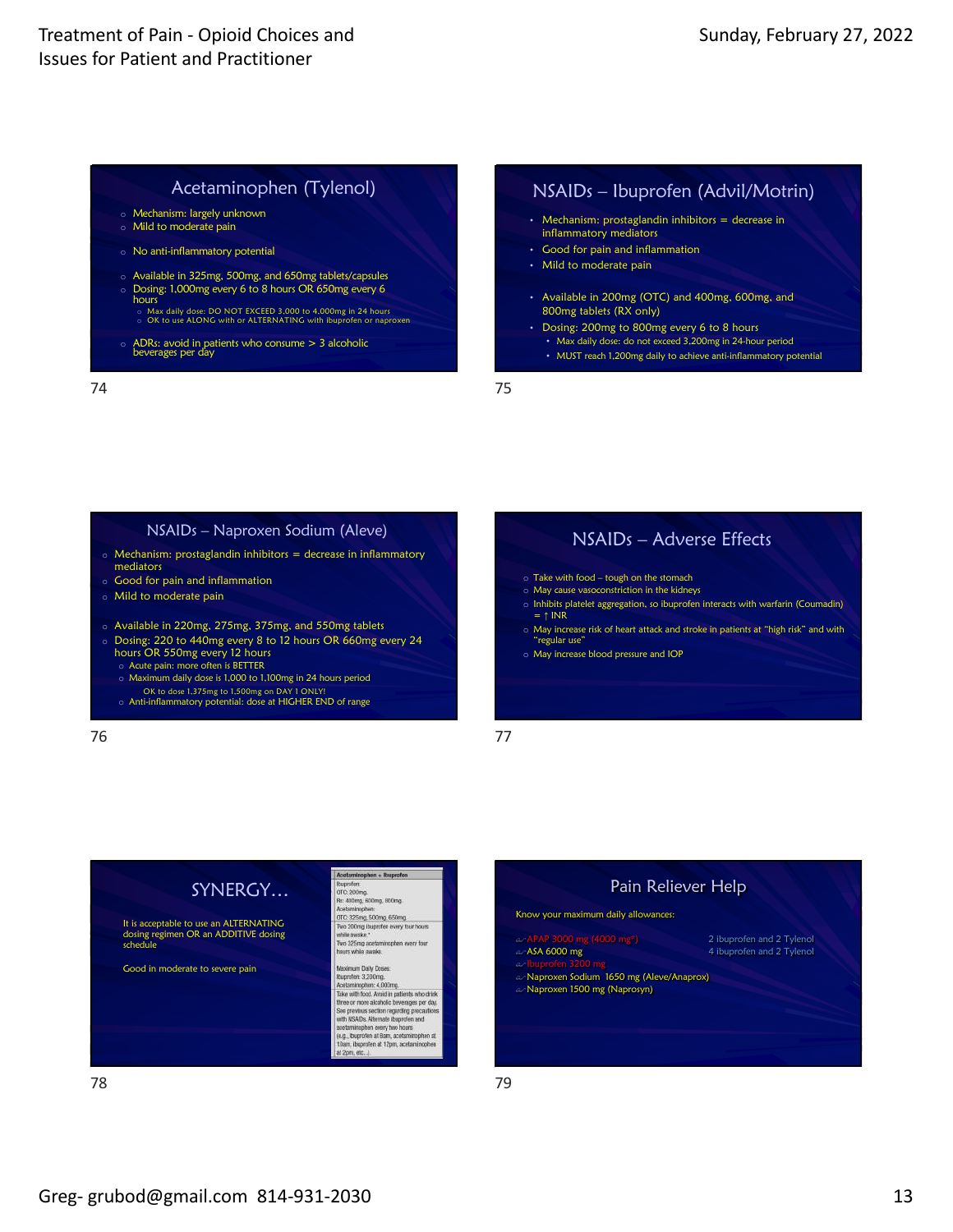









- Not great at mimicking nature
- Peer reviewed and systematic reviews concluded
	- Lower efficacy
- Increased risk of adverse effects than phytocannabinoids
- Much higher affinity for CB1 and CB2 receptors than THC
	- Decrease therapeutic response
	- Decrease tolerability
	- Increased psychosis, paranoia, and side effects



### So now that EVERYONE is selling it and talking about it…

• How do cannabinoids work?

#### • Endocannabinoid (EC) system

- CB1 and CB2 receptors that impact memory, pain, inflammation, appetite, immune system
	- CB1: CNS, genitourinary system, eyes, peripheral neurons, adrenals, heart, lung
	- CB2: CNS, immune system (spleen, tonsils, lymph nodes, thymus), bones, eyes. heart, gut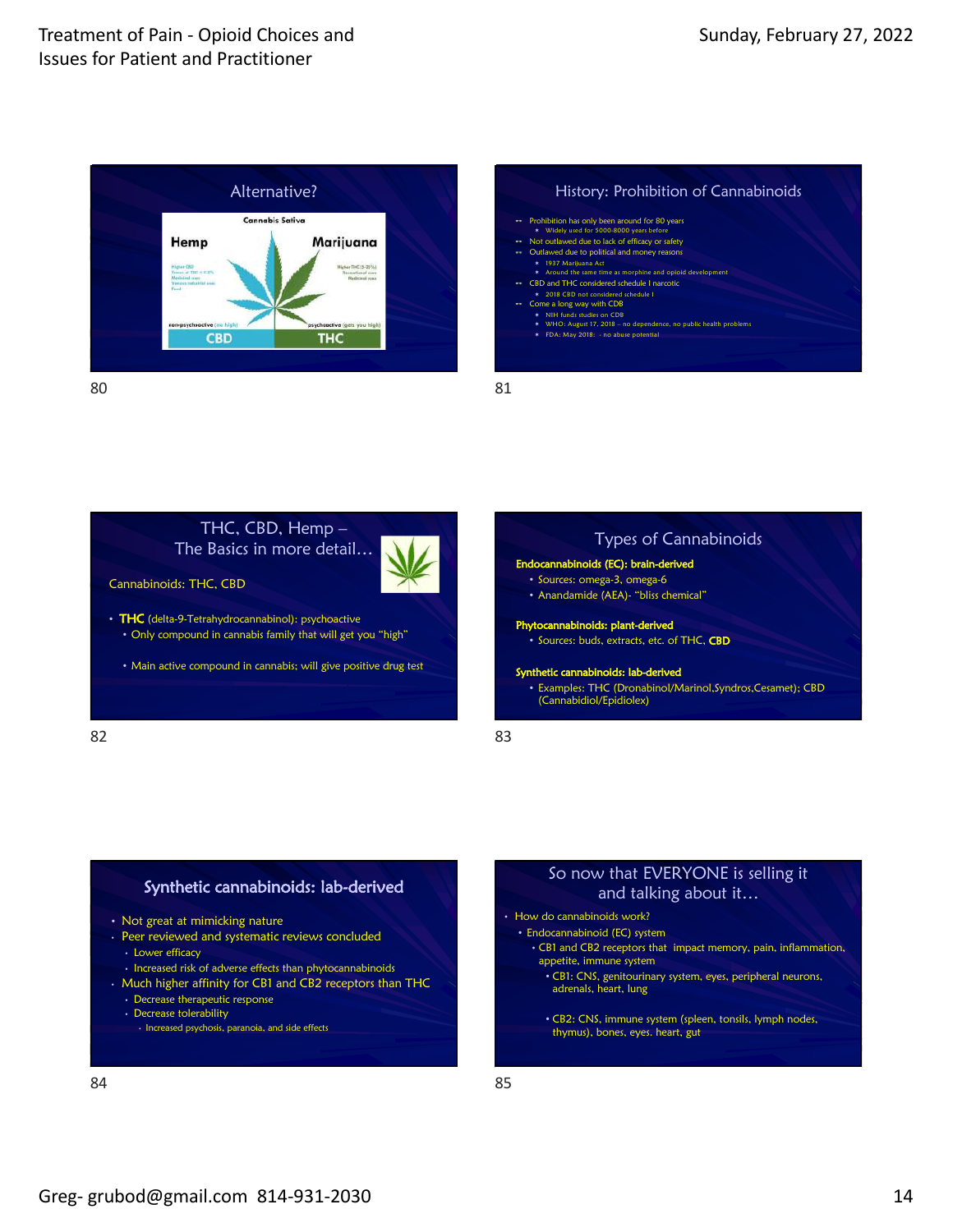



86





### Hemp Derived CBD Full Spectrum with Opioids

- 97 patients
- 15 mg softgels, average dose 30 mgs
- 53% of patients stopped or decreased opioid use in 8 weeks
- 94% reported better sleep or decrease pain
- CBD could significantly reduce opioid use and improve sleep quality

| .,      |         |         |
|---------|---------|---------|
| ۰.<br>v | ×<br>M. | I<br>۰, |



- Decreases reward facility effect and seeking behavior in opioid dependence • Not cocaine
- Decreases opioid seeking behavior
- Potential for relapse prevention in cocaine and alcohol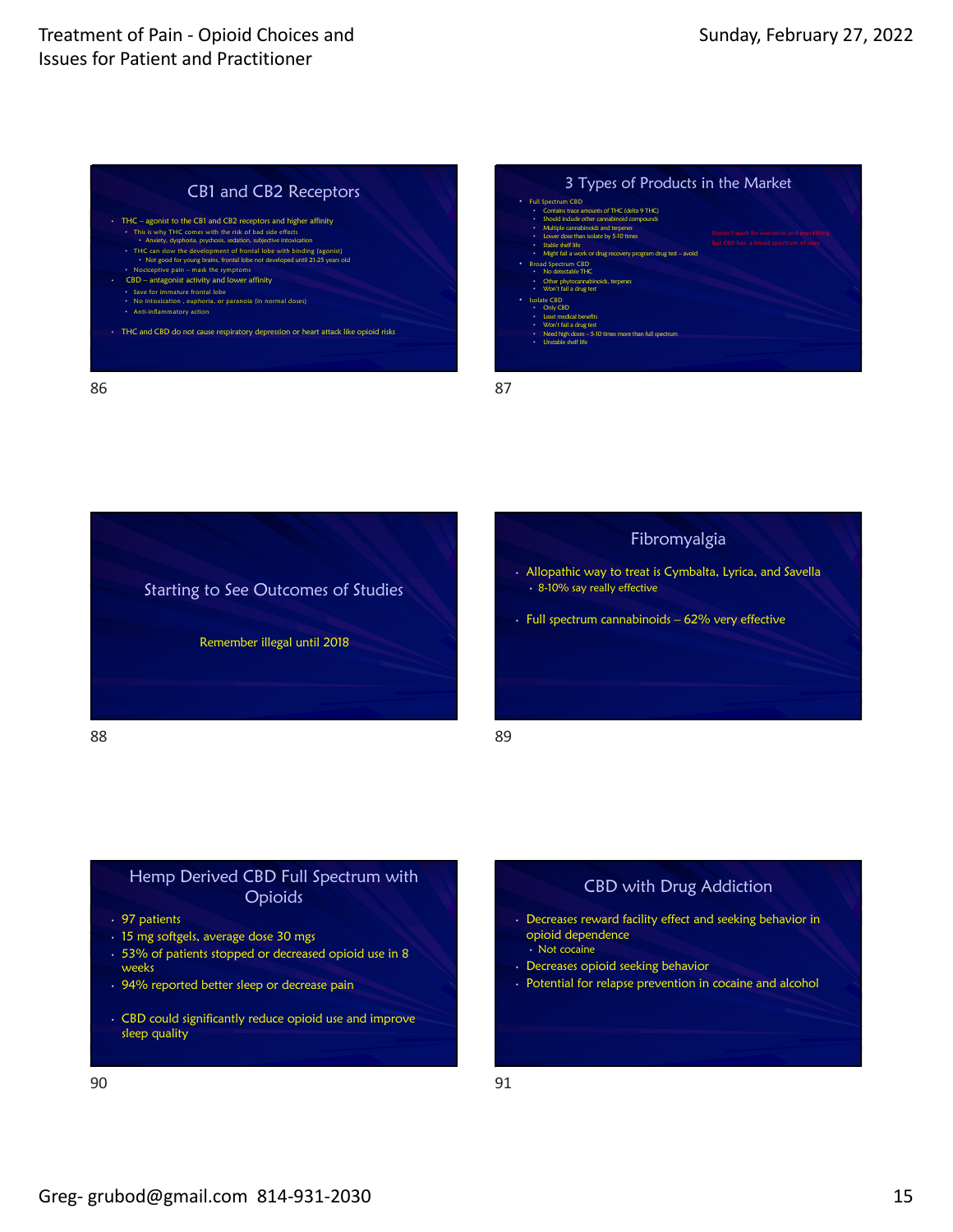